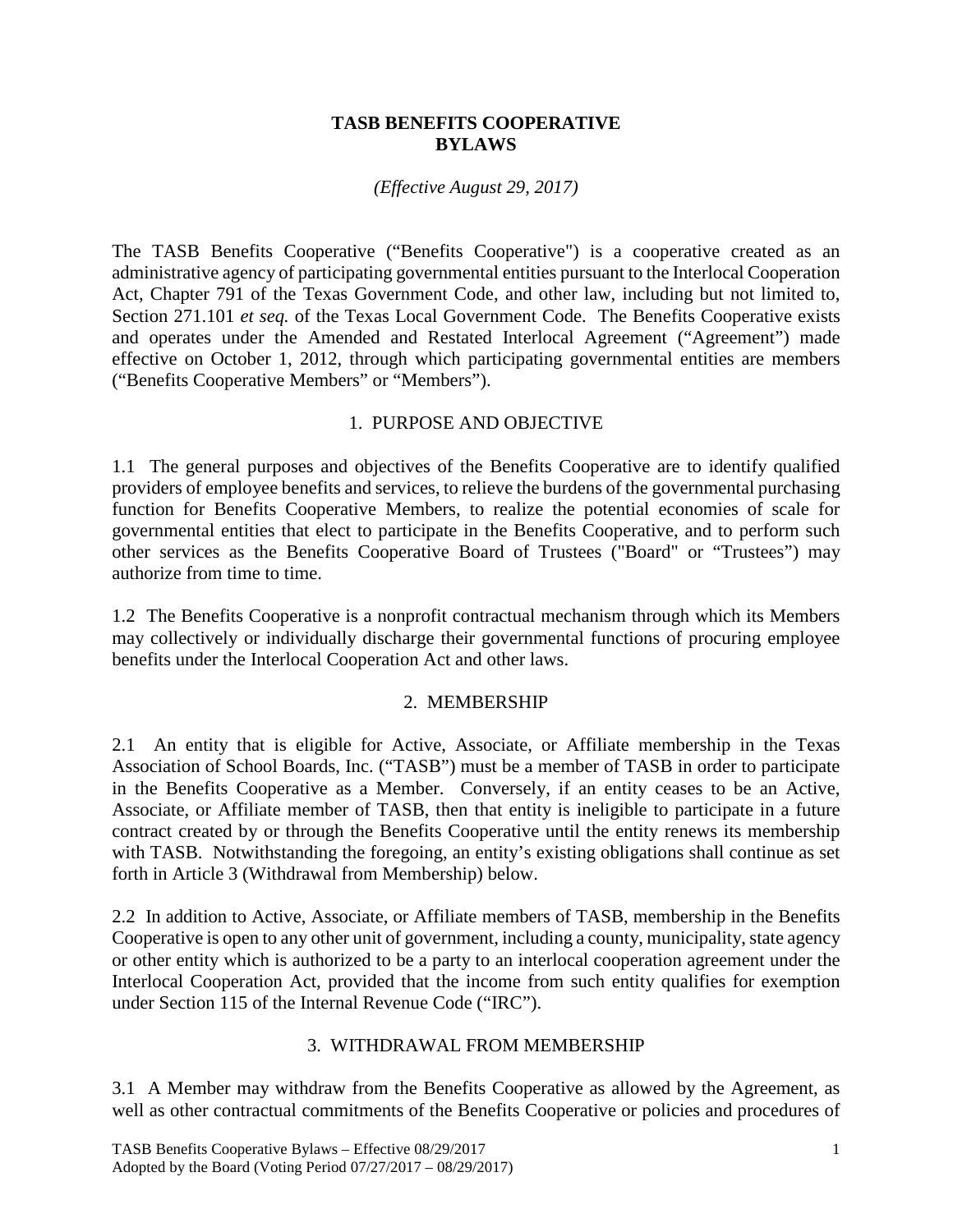the Board. A Member that withdraws from the Benefits Cooperative must abide by and honor its pending contracts with any and all Benefits Cooperative providers until the current terms of said contracts expire. The Member must also honor any payment obligations to the Benefits Cooperative itself that relate to its business with the Benefits Cooperative's providers or the Member's participation in the Benefits Cooperative.

## 4. ESTABLISHMENT OF THE BOARD

4.1 The Benefits Cooperative shall be governed by the Board.

4.2 The Board shall govern and manage the Benefits Cooperative on behalf of its Members pursuant to, and in accordance with, the Agreement, these Bylaws, and Board policies. The Board shall have such other powers and duties as hereinafter set forth.

4.3 Though maintaining their official capacity as either elected officials or employees of governmental entities, Trustees shall act as representatives of all Members while serving on the Board of the Benefits Cooperative.

## 5. BOARD QUALIFICATIONS

5.1 Each Trustee appointed to the Board must be either an elected official or an employee of a Benefits Cooperative Member at the time of appointment. A Trustee who later vacates his or her position with that Member shall be deemed to have vacated his or her position on the Board simultaneously.

## 6. COMPOSITION OF BOARD

6.1 The Board shall be composed of seven (7) individuals, three (3) of whom shall be school board members and four (4) of whom shall be employees of Members. No Benefits Cooperative Member shall have more than one individual on the Board.

## 7. VACANCY

7.1 Any Trustee vacancy, whether for a full or partial term, shall be filled by the Board within 120 days of when the position becomes vacant. Regardless of the authorized Board size established by these Bylaws, each vacancy on the Board shall reduce the Board's full membership by one (1), for all purposes, including the determination of a quorum, until such time as the vacancy is filled. However, in no event shall the Board's membership constitute fewer than three (3) individuals.

### 8. REMOVAL

8.1 Any Trustee who is absent from three (3) consecutively scheduled meetings may be subject to removal from the Board by a majority vote of the remaining Trustees. Additionally, if a Trustee is unable or unwilling to serve, that Trustee's position may be declared vacant by a majority of the remaining Trustees.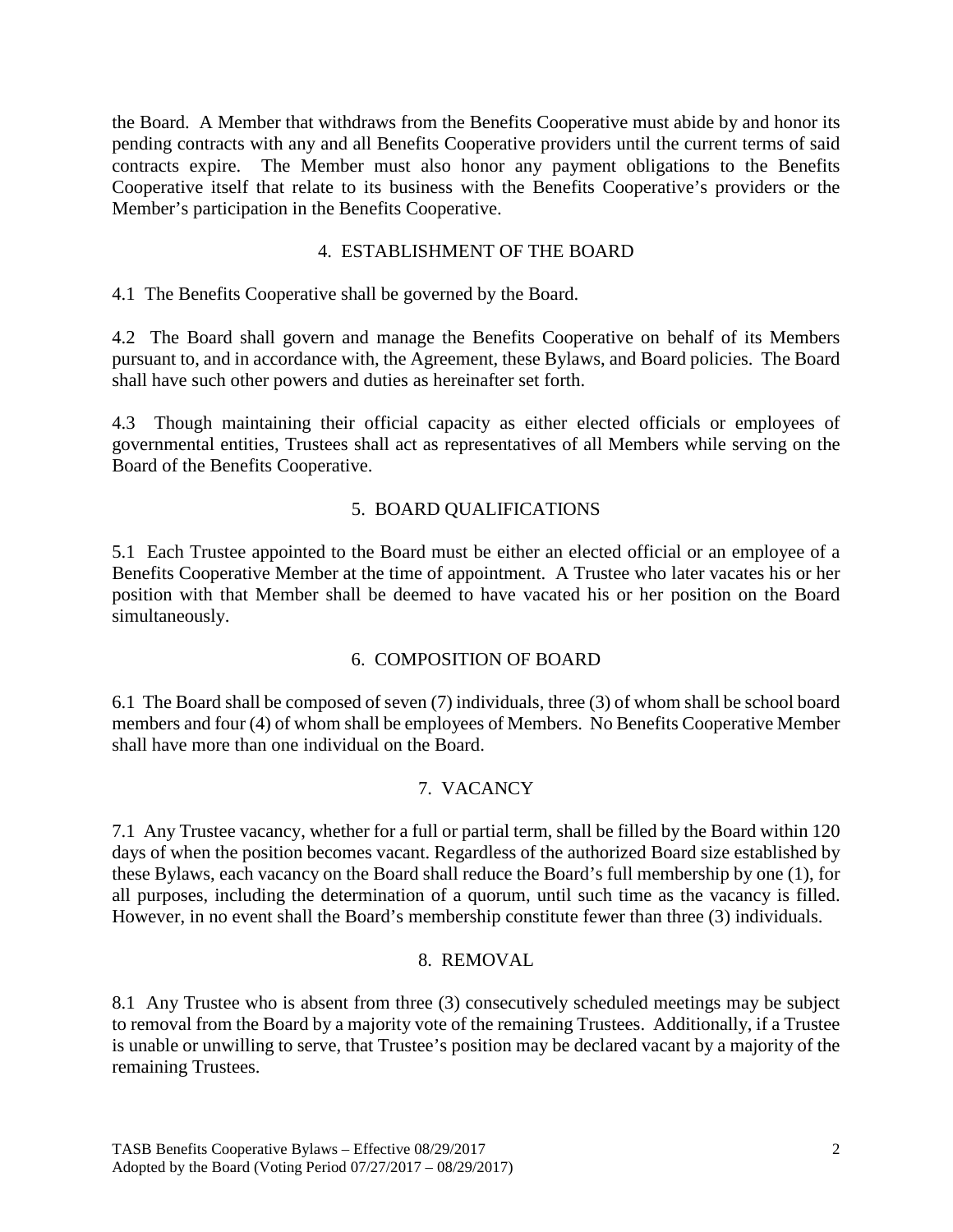### 9. TERM OF THE BOARD

9.1 The Board shall appoint Trustees to staggered terms, and the number of terms expiring over a three-year period shall be as even as possible. A term on the Board shall last for three (3) years and shall begin on the first day of March and end on the last day of February. A Trustee may be appointed to a maximum of four (4) terms, whether full or partial.

9.2 Notwithstanding the above, if a Trustee is appointed to a term and serves fewer than 120 days in that term, such time shall not be counted toward the Trustee's maximum time of service. Furthermore, if a Trustee ceases to serve as an elected official or employee of one Benefits Cooperative Member and assumes a similar position with another Member, such Trustee may be reappointed to the same term without the reappointment constituting a new partial term as long as the reappointment is made within 120 days of the Trustee's departure from the preceding Member.

## 10. MEETINGS

10.1 The Chair shall call meetings of the Board as follows:

- A. At least two (2) times annually for the regular transaction of business, and one of those must be during the summer for the Board's annual meeting.
- B. When any three (3) Trustees submit to the Chair a request in writing for a meeting. In such event, the Chair shall then call a meeting within 30 days of the latest of the three (3) requests.
- C. At such other times when the Chair deems necessary.

10.2 Trustees shall have a minimum of 15 days written notice of any meeting of the Board. Notice may be fewer than 15 days if a majority of the full Board affirmatively waives such time period, in writing or by vote or other action. A Trustee's attendance at a meeting constitutes waiver of notice of the meeting unless the person attends for the express purpose of objecting to the transaction of any business because the meeting was not properly called or convened.

10.3 A meeting of the Board may be conducted in person or by alternate means, such as teleconference, videoconference, the Internet, or any other means by which each meeting participant can communicate with all other meeting participants. In person meetings may be held at the Benefits Cooperative's principal office in Austin, Texas, or at any other location upon proper notice to Trustees.

## 11. QUORUM AND VOTING

11.1 A majority of the Board shall constitute a quorum. When a quorum exists, concurrence of a majority of those present and voting at any Board meeting shall be necessary for any official action taken by the Board, unless otherwise provided by these Bylaws.

11.2 On any occasion when a meeting is called and a quorum is not present, the Chair may conduct valid business by polling the Trustees who are present and then polling the absent Trustees by telephone or other electronic transmission. Similarly, on any occasion when the Chair deems that a meeting is not feasible, the Trustees may be polled by telephone or other electronic means. In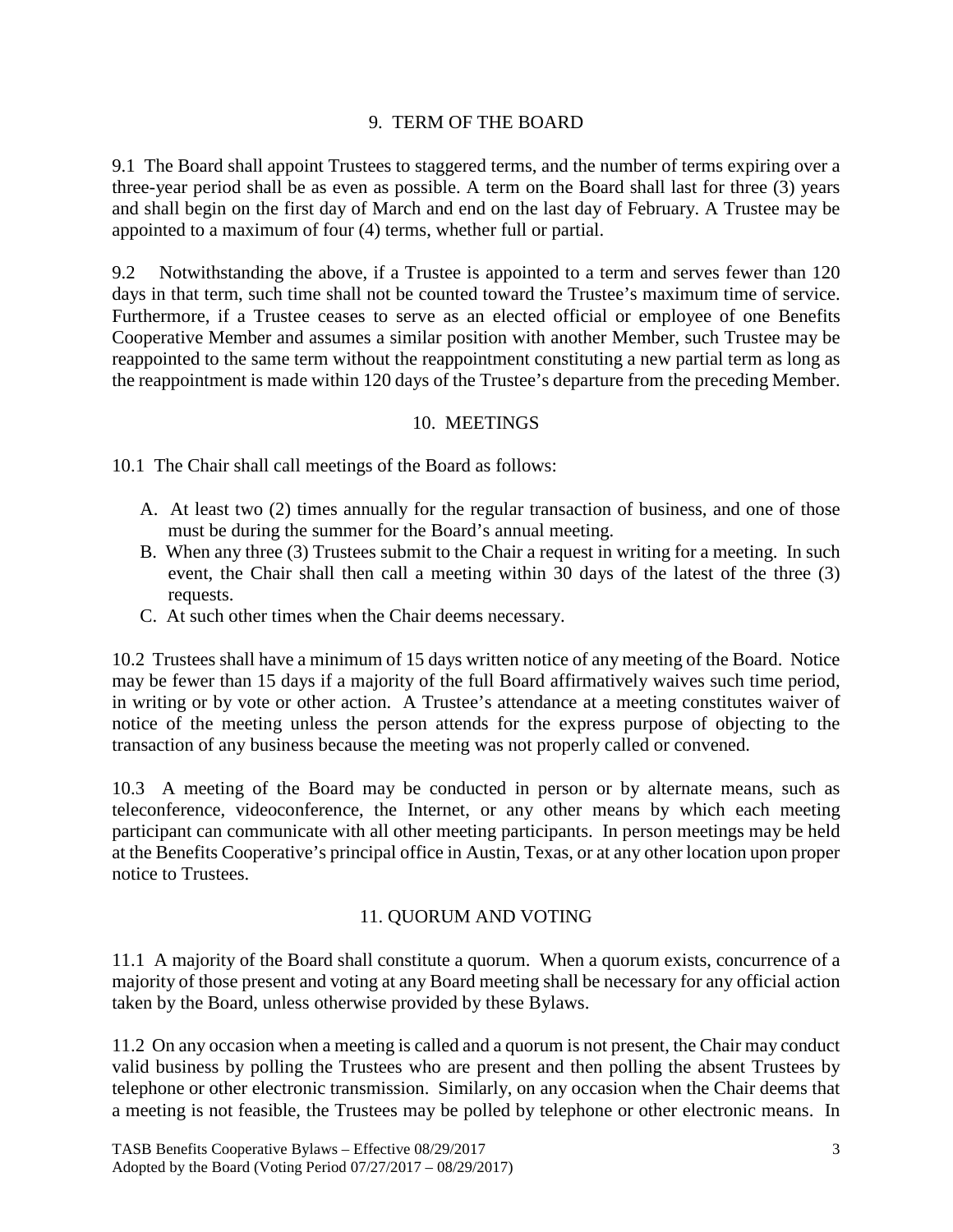any poll taken by telephone or other electronic transmission, the Trustees who are polled shall confirm their action in writing, and such writing(s), or a summary record thereof, shall be made a part of the minutes. A majority of the full Board must concur for any action taken by poll.

### 12. OFFICERS

12.1 The Board shall elect the following Officers: Chair, Vice Chair, and Secretary. The Secretary need not be a Trustee of the Board.

12. 2 The Board shall elect its Officers at the annual meeting during the summer to serve a oneyear term.

### 13. CHAIR

13.1 The Chair shall preside at all meetings of the Board, perform such other duties as provided in these Bylaws, and have such other authority and powers as the Board may prescribe.

13.2 The Chair, on behalf of the Benefits Cooperative, shall have the authority to sign and execute all contracts and other instruments.

### 14. VICE CHAIR

14.1 In the absence of the Chair or in the event of the Chair's inability or refusal to act, the Vice Chair shall perform the duties of the Chair, and when so acting shall have all the duties of and be subject to all the restrictions upon the Chair. The Vice Chair shall perform such other duties as may be assigned by the Chair.

### 15. SECRETARY

15.1 The Secretary shall keep the minutes of all meetings of the Board and shall attend to the giving and serving of all notices.

15.2 The Secretary shall have charge of the Benefits Cooperative's books, records, and such other books and papers as the Board may direct and shall have the authority to sign and execute contracts and other instruments as delegated by the Board or Chair. The Secretary shall in general perform all duties incident to the office of Secretary subject to the control of the Board.

15.3 In any meeting of the Board at which both the Chair and Vice Chair are absent, the Secretary shall initially preside over such meeting for the sole purpose of having the Trustees elect a presiding officer for the duration of the meeting.

15.4 In the absence of the Secretary, the Chair may appoint any person, other than the Chair, to act as Secretary during such absence.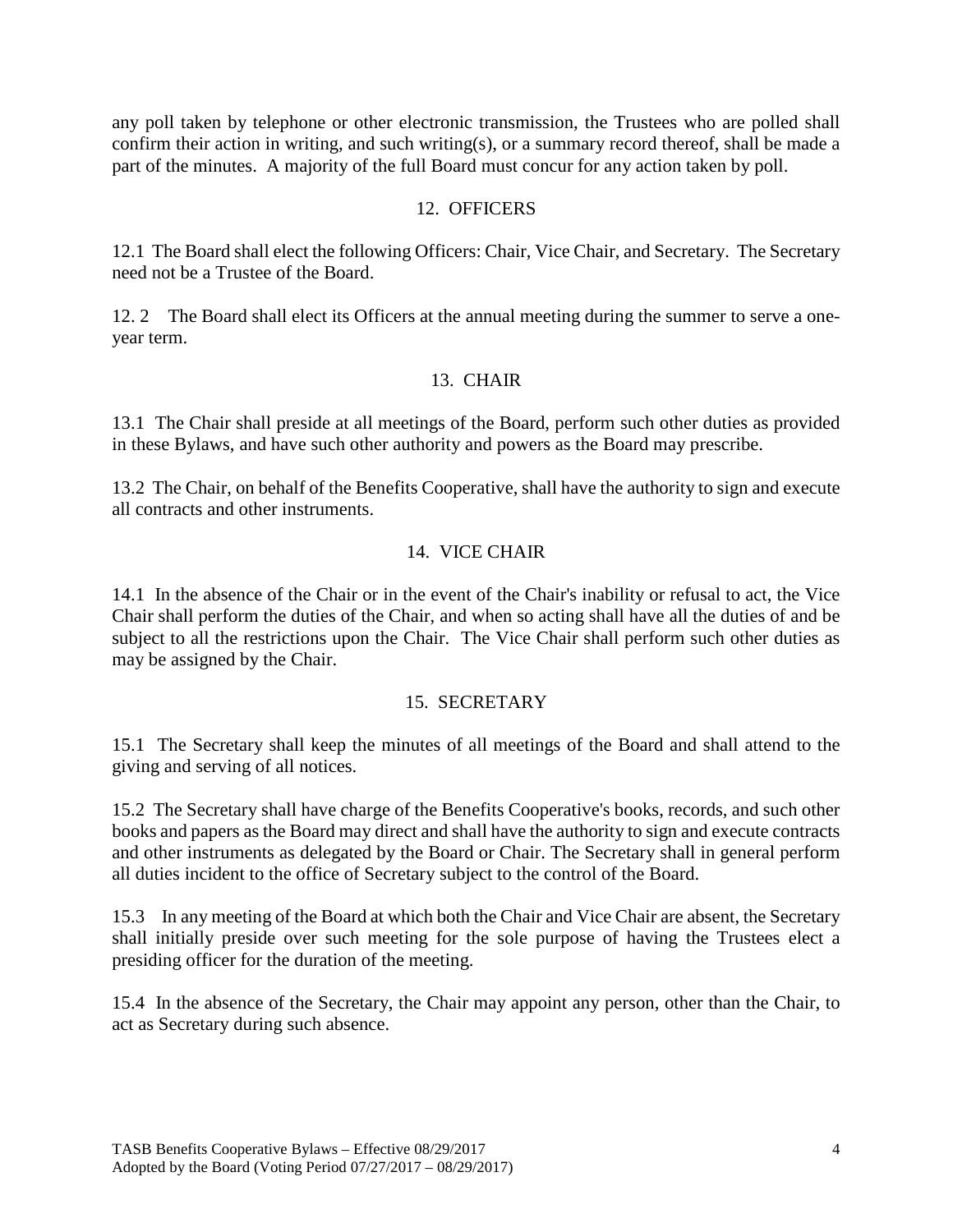### 16. COMMITTEES

16.1 The Chair may appoint committees of the Board as the Chair deems necessary to properly perform or more effectively carry out the mission and purposes of the Benefits Cooperative.

16.2 Unless the Board has authorized otherwise, all committees shall cease to exist when the term of the Chair expires.

## 17. EXPENSE REIMBURSEMENT

17.1 The Trustees of the Board shall serve without compensation. In accordance with Board policy, the Benefits Cooperative may reimburse reasonable expenses incurred by Trustees in attending to the business of the Benefits Cooperative, including certain expenses which may be characterized as "compensation" for federal tax purposes. However, under no circumstance may a Trustee of the Board simultaneously serve as an employee, consultant, or independent contractor of the Benefits Cooperative or TASB (including TASB's wholly owned subsidiary, First Public, LLC).

### 18. POWERS AND DUTIES

18.1 The Board, in addition to other powers and duties conferred and imposed or authorized by law, shall have the following powers and duties with respect to the Benefits Cooperative:

- A. The Board shall have the general power to approve or ratify contracts and agreements necessary or convenient to carry out any of the powers granted under these Bylaws and to perform any of the functions necessary for carrying out the purposes of the Benefits Cooperative, including services to Members.
- B. The Board shall make provision for proper accounting and reporting procedures for Benefits Cooperative Members.
- C. The Board may require an audit of the annual financial statements of the Benefits Cooperative by a certified public accountant. In addition to having the annual financial statements audited, the Board may require such other audits at other times it deems appropriate.
- D. The Board shall carry out all of the duties necessary for the proper operation and administration of the Benefits Cooperative on behalf of its Members and, to that end, shall have all of the powers necessary for the effective administration of the affairs of the Benefits Cooperative.
- E. The Board shall arrange for the investing of assets of the Benefits Cooperative according to an approved investment policy. By resolution, the Board shall appoint one or more investment officers, who may or may not be on the Board, to be responsible for the investment of assets.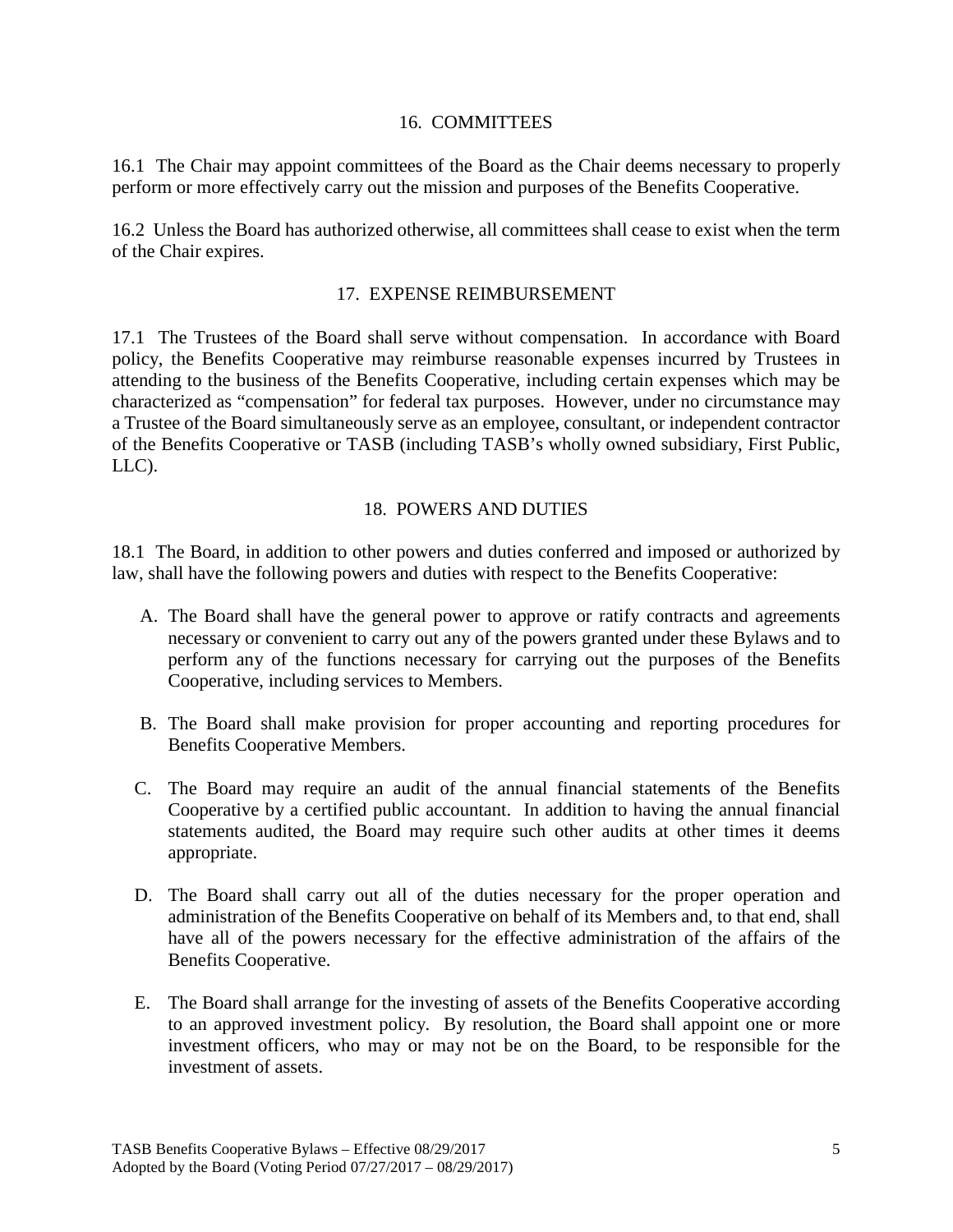- F. The Board may require the securing of a fidelity bond upon the businesses or persons charged with the duty of handling any of the monies or investments of the Benefits Cooperative.
- G. The Board may hire or direct the hiring of an administrator, attorney, accountant, or other professional or service provider that it may deem necessary for the proper administration of the Benefits Cooperative.
- H. The Board shall have the authority, on behalf of all Benefits Cooperative Members, to terminate the membership of any Benefits Cooperative Member in accordance with its agreements, Bylaws, or Board policies.
- I. The Board shall have the discretion and authority to regulate the commencement, defense, or other appearance of the Benefits Cooperative in any litigation, claim, or dispute related to Benefits Cooperative matters, and to engage counsel and appropriate experts for the Benefits Cooperative, with respect to such litigation.

## 19. PRINCIPAL OFFICE

19.1 The principal office of the Benefits Cooperative is located at 12007 Research Boulevard, Austin, Texas 78759. The Benefits Cooperative also may have such other offices and places of operation as the Board may designate.

## 20. FISCAL YEAR

20.1 The fiscal year for the Benefits Cooperative shall begin on the first day of September and extend through the 31st day of August. Unless otherwise specified, any reference to "annual" or "annually" in these Bylaws shall mean the fiscal year of the Benefits Cooperative.

### 21. BOOKS AND RECORDS

21.1 The Benefits Cooperative shall keep books and records of account, minutes of the proceedings of the Board, and shall keep at its principal office a record of the names and addresses of its Members.

### 22. MISCELLANEOUS PROVISIONS

22.1 Any notice required or permitted by these Bylaws to be given to a Trustee, Member, or other person, may be given in person or by U.S. mail, facsimile, e-mail or other mode of delivery typically used in commerce and accessible to the intended recipient. If mailed, a notice is deemed delivered when deposited in the U.S. mail addressed to the person at his or her address as it appears in the Benefits Cooperative's records, with postage prepaid. If given by facsimile, a notice is deemed delivered when printed confirmation of receipt is obtained from the transmitting mechanism. If given by e-mail, a notice is deemed delivered at the moment it is sent. A person or entity may give notice of a change in address in writing to the Secretary.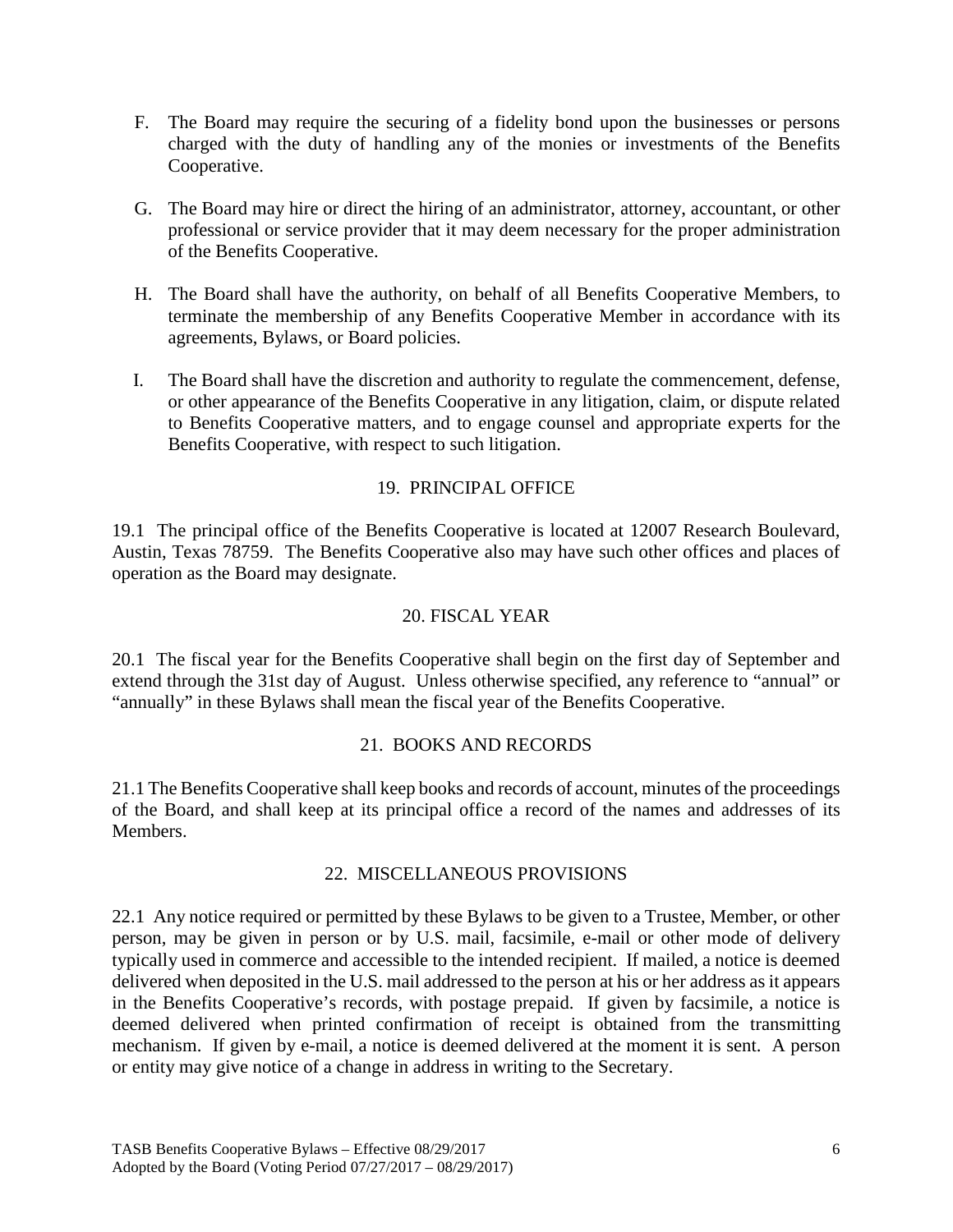22.2 If the conclusion of any time period provided for herein falls on a weekend or a federal holiday, the conclusion of such time period shall be deemed to be extended until the next business day. Otherwise, references to time periods measured by days shall mean calendar days unless business days are specifically designated.

22.3 These Bylaws shall be construed under Texas law and venue for any proceeding arising out of or under these Bylaws shall lie in Travis County. All references in these Bylaws to statutes, regulations, or other sources of legal authority will refer to the authorities cited, or their successors, as they may be amended from time to time.

22.4 To the greatest extent possible, these Bylaws shall be construed to conform to all legal requirements and all requirements for obtaining and maintaining all tax exemptions that may be available to unregistered entities, such as the Benefits Cooperative.

22.5 If any Bylaws provision is held invalid, illegal, or unenforceable in any respect, the invalidity, illegality, or unenforceability will not affect any other provision, and the Bylaws will be construed as if they had not included the invalid, illegal, or unenforceable provision.

22.6 In the event any Bylaws requirement is not followed due to impossibility of performance, mistake, inadvertence, or other reason, the Board is authorized to remedy such failure to the fullest extent permitted by law. The remedy shall give effect to the intent and purpose of the Bylaws requirement and attempt to mitigate any harm as much as feasible.

# 23. GOVERNMENTAL IMMUNITY

23.1 To the greatest extent authorized by law, no provision of these Bylaws, or any Benefits Cooperative agreement, shall be construed to waive the Benefits Cooperative's governmental immunity, or that of any Member. The Benefits Cooperative and its Members expressly reserve their governmental and official immunities provided under law.

## 24. LIABILITY

24.1 To the fullest extent permitted by law, the Board, its administrator, endorsers, or sponsors, including their respective officers, board members, or employees, shall not be liable for any action or omission to act on behalf of the Benefits Cooperative or its Members unless caused by gross or willful misconduct, and all shall enjoy the broadest immunities afforded by law.

24.2 Notwithstanding the use of the term "Trustee" or "Trustees" throughout these Bylaws, the Board shall not be deemed to have the duties of a trustee under the Texas Trust Act or common law as they relate to trusts.

## 25. INDEMNIFICATION

25.1 The Benefits Cooperative shall indemnify, defend, and hold harmless (either directly or through insurance) each Officer and Trustee of the Board, to the extent permitted by law, for any and all litigation, claims or other proceedings, including but not limited to reasonable attorney fees, costs, judgments, settlement payments and penalties, arising out of the management and